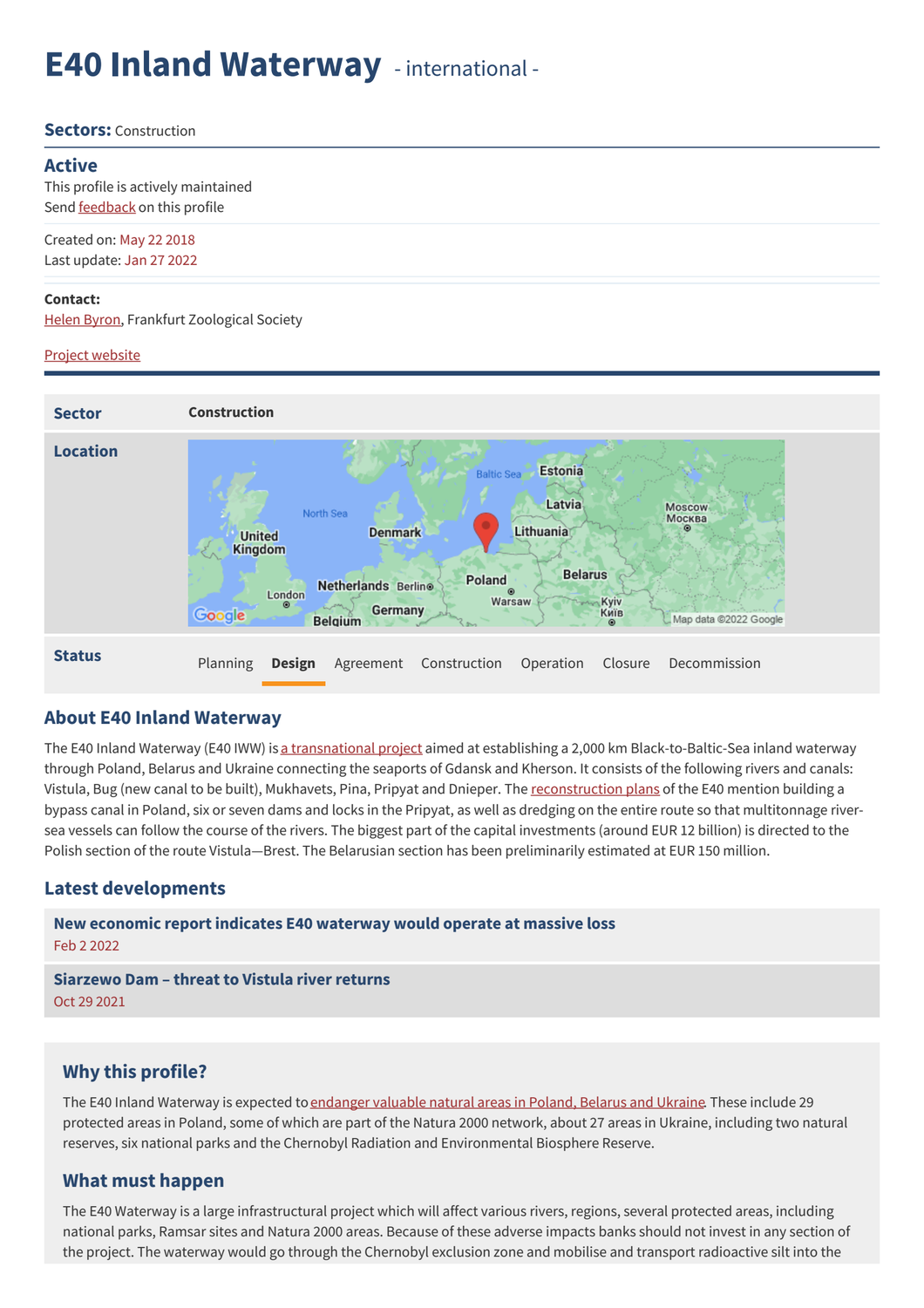Kyiv water reservoirs, the drinking water source of millions of Ukrainians. Financially the E40 IWW can only be implemented if foreign investors provide the required financing for the project.

## **Impacts**

## **Social and human rights impacts**

Research has shown that the economic benefits of the project for the people of Poland, Belarus and Ukraine are questionnable. The feasibility study contains a shallow risk analysis. The risks are analysed from the following viewpoint: if the economies of the three countries grow at a slower rate than expected, the impact of the project [implementation](https://stope40.org/en/articles/negative-economics) may be worse than expected (Ales Gerasimenko). E40 waterway advocates also suggest to consider their project not in terms of direct payback but in terms of indirect impact on the economies of the three countries. However, as BUEE analysts estimate, there is no guarantee that modernisation of the waterway between Vistula and Dnieper will bring any long-term economic dividends to the region. Moreover, the impact of the project on Belarusian economy may be negative.

## **Environmental and climate impacts**

**Polesia** Polesia is Europe's Amazon. This stunning region, which straddles the borders of Poland, Belarus, Ukraine, and Russia, is the continent's greatest intact floodplain region. Despite ongoing threats from climate change, hunting, logging, and mining, huge areas of Polesia remain pristine. Natural and wild rivers lie at Polesia's heart – the Bug in Poland, Dnieper in Ukraine, and the 750 km-long Pripyat, one of Europe's most pristine rivers. The altitude across the remarkable 186,000 km<sup>2</sup> region never varies by more than 150 meters. Meandering rivers, tributaries, and oxbows shape a labyrinth of wetlands, peatlands, forests, islands, swamps, bogs, marshes, and lakes that are home to some of the most biodiverse and culturally rich parts of Europe. The floodplains also mitigate floods, clean air, and are a major carbon store. [Polesia](https://savepolesia.org/polesia/) is home to local communities, whose culture and lifestyle is adapted to the extraordinary environment.

**Natura 2000 areas** Along the Lower and Middle Vistula, the impacted Natura 2000 sites include both Bird Directive Special Protection Areas (SPA) and Habitat Directive Special Areas of Conservation, (SAC). The entire Bug river, from the River Narew to Terespol is part of the Natura 2000 network. In the case of constructing the E40 IWW between Vistula and Terespol based on the preferred third variant, an additional two Natura 2000 sites will be impacted.

The border region of Belarus, Poland, Russia and Ukraine called Polesia hosts one of Europe's largest wilderness areas with an immense network of protected and unprotected natural areas. The size of this region is more than 18 million hectares and it has immense natural value, making it a cornerstone of a European network of protected areas. The region hosts the most valuable protected areas of Belarus including the Pripyatsky National Park, Polesye State Radiation-Ecological Reserve, 11 national and six local reserves.

**Polesia** Pripyat, which is the main river of Polesia, is among the few undamaged, free flowing large rivers in Europe with high species and habitat richness. During migration periods, 1.5 million birds recharge in the floodplains of Pripyat, and over 90% of the total number of bird species of Belarus are recorded to inhabit the region. The E40 will impact the breeding sites of the vulnerable Aquatic Warbler (*Acrocephalus paludicola*). The total length of the E40 would affect sites holding 75% of the species' population. Polesia's wetland habitats include fen mires and raised bogs as well as floodplain areas with riparian forests, which are complemented by large areas of forest. Almost all key large mammals – among them lynx, bison, wolf – are to be found here.

**Dnieper** The valley of the River Dnipro includes several designated Emerald Network sites, which are designated within the framework of the Berne Convention. These areas are not only important for halting biodiversity loss through hosting key species and habitats, but also offer important ecosystem services to the people living in the region.

**Impacts on waterways** To enable freight ships to navigate the waters would require straightening, deepening, damming, and dredging of rivers in some of the most [environmentally](https://savepolesia.org/the-threat/) sensitive parts of the region. The construction work could dry up rivers, directly impact 38 internationally protected areas, threaten species, and potentially disturb radioactive pollution in the Chernobyl exclusion zone. Air pollution from ships would afflict major cities on the route, while accidents and oil spills are a major risk. The E40 Waterway would undermine ecosystem services such as water retention, flood mitigation, clean air, and carbon storage.

Hydrological impacts [Construction](https://savepolesia.org/wp-content/uploads/2020/03/SavePolesia_Factsheet_Impacts-of-E40-in-Belarus-and-Ukraine.pdf) of the E40 Waterway would require dredging 6 million m<sup>3</sup> of sediment from the Pripyat river in the first year alone – enough to fill more than 2,000 Olympic swimming pools to the brim. 3.5 million  $m<sup>3</sup>$  would be dredged across the E40 each subsequent year. This would cause major and unpredictable hydrological changes. Water would flow out of the area faster than it could be replenished, expansive wetlands would dry up. It would cut directly through 38 protected areas of international importance, including Pripyatsky National Park and the Almany mires – a huge complex of untouched mires and peatbogs. More than 2,000 km<sup>2</sup> of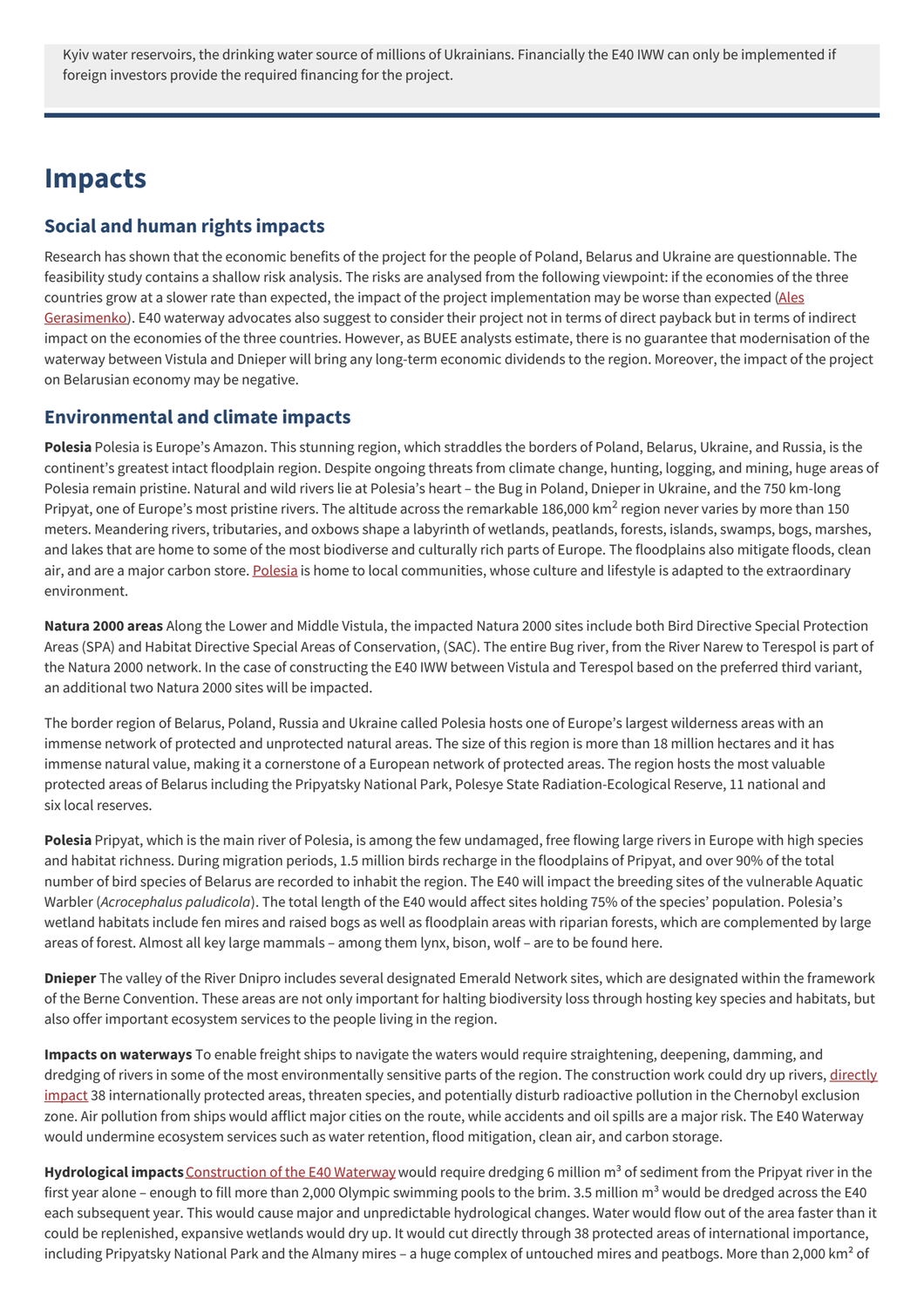peatland could be affected in total. If drained this could result in annual emissions equal to those from 2 million cars. Habitats and stopover sites would be destroyed. Species such as the aquatic warbler would be at immediate risk of extinction.

**Droughts, destroyed rivers and wildlife in Poland** [Construction](https://savepolesia.org/wp-content/uploads/2020/03/SavePolesia_Factsheet_Impacts-of-E40-in-Poland.pdf) of the E40 Waterway would involve a new channel in Poland, linking the Vistula river with the Poland-Belarus border. All proposed variations would lead to extreme consequences including droughts and the destruction of water resources used by citizens and farmers. A massive amount of water would be required, yet there are few viable water sources. Several key rivers would likely run dry or be severely altered. Water siphoned from rivers would require uphill pumping, which would be extremely expensive and may not be technically feasible.

## **Other impacts**

A part of the E40 [Waterway](https://stope40.org/en/articles/xrays) route will pass through the territories affected by the 1986 Chernobyl disaster. These are the section of the River Pripyat flowing through the Polesye Radiation Reserve (Belarus), and the section of the Dnieper flowing through the Chernobyl Biosphere Reserve (Ukraine). The E40 [Waterway](https://climatenewsnetwork.net/canal-plan-raises-spectre-of-chernobyl/) may cause washing of radioactive silt away from the river bed and thereby affect Kiev's water reservoir and pose an [increased](https://savepolesia.org/wp-content/uploads/2020/04/SavePolesia_Factsheet_E40-could-expose-people-to-radiation.pdf) radiation risk for millions of people downstream.

## **Governance**

## **Applicable norms and standards**

**Convention on the [Conservation](https://www.coe.int/en/web/bern-convention) of European Wildlife and Natural Habitats (Bern Convention)**

**Convention on the Protection and Use of [Transboundary](https://www.unece.org/env/water/text/text.html) Watercourses and International Lakes (Water Convention)**

**Convention on Wetlands of [International](http://portal.unesco.org/en/ev.php-URL_ID=15398&URL_DO=DO_TOPIC&URL_SECTION=201.html) Importance**

**EU EIA [Directive](https://ec.europa.eu/environment/eia/eia-legalcontext.htm)**

**EU Nature [Directives](https://ec.europa.eu/environment/nature/index_en.htm)**

**EU SEA [Directive](https://ec.europa.eu/environment/eia/sea-legalcontext.htm)**

**EU Water [Framework](http://ec.europa.eu/environment/water/water-framework/index_en.html) Directive**

**Ramsar [Convention](http://www.ramsar.org/)**

**[Trans-European](https://ec.europa.eu/transport/themes/infrastructure/ten-t_en) Transport Network (TEN-T)**

**UNECE Convention on Access to Information, Public Participation in [Decision-making](https://www.unece.org/env/pp/treatytext.html) and Access to Justice in Environmental Matters (Aarhus Convention)**

**UNECE Espoo [Convention](https://www.unece.org/env/eia/eia.html)**

## **Brief history**

The [development](https://stope40.org/en/pages/about) of the project began at the end of 2013. The initiator of the E40 construction is a coalition of organisations from three countries (Belarus, Poland and Ukraine) headed by the Republican Unitary Operational and Construction Enterprise "Dnepro-Bugsky Canal". The feasibility study was developed by a consortium led by the Gdansk Maritime Institute. The work on the project's feasibility study was funded by the European Union within the Program for Transboundary Cooperation among the three countries. Now the initiators of the project are in search of funding for further research and work.

The main supporters of the E40 Waterway are the relevant ministries of infrastructure, navigation or transport in the various countries. The UN Economic Committee for Europe (UNECE) is also a supporting organisation of inland waterway development in general (although the E40 is not a priority within the Trans-European Transport Network).

The E40 Waterway would cross three countries, all of which have different economic, legal and social conditions. The governments of Poland, Belarus and Ukraine are looking into the possibility of investing significant funds into this project with mobilisation of state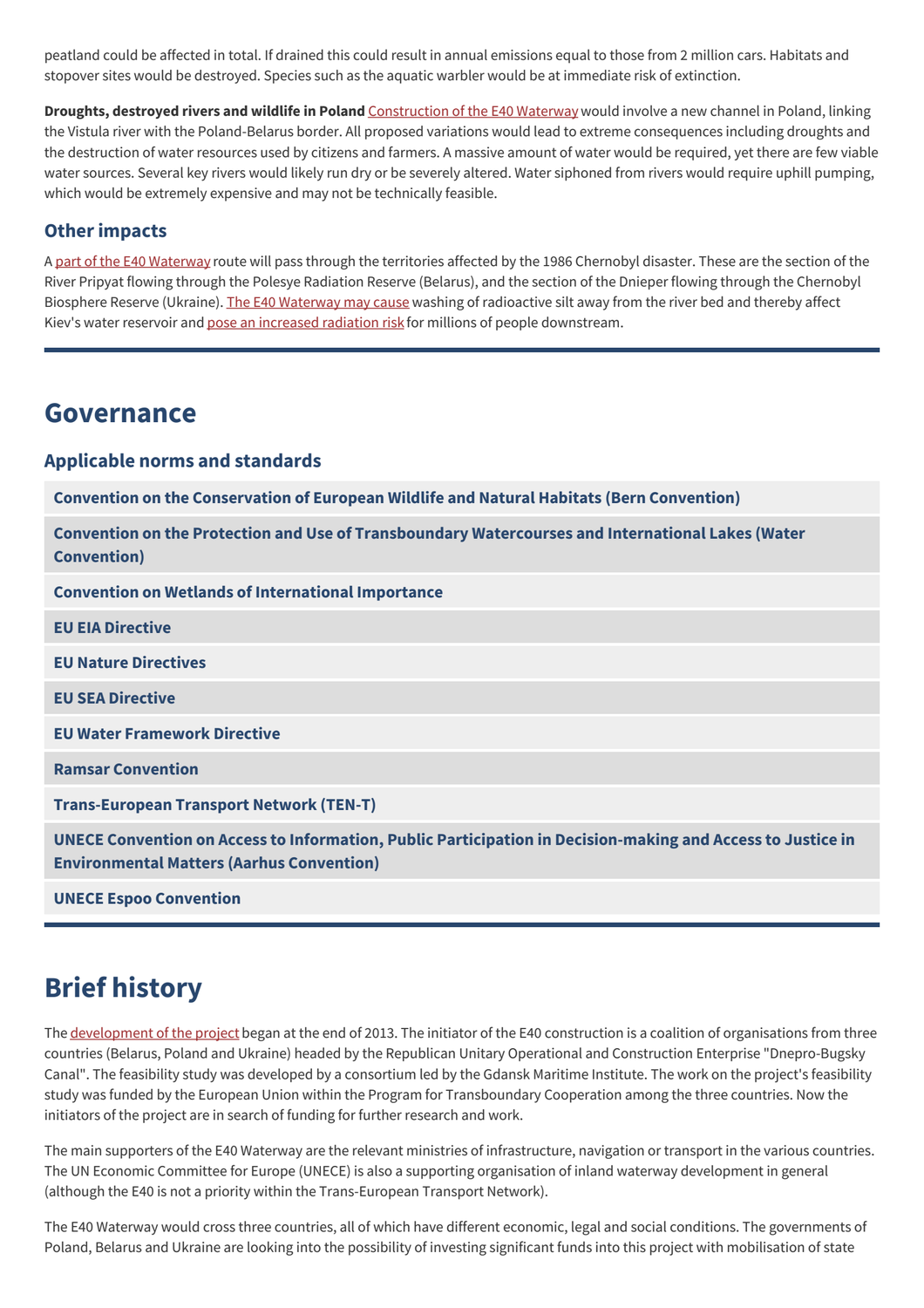resources as well the financing of international donors.

Save [Polesia](https://savepolesia.org/about-us/), an international partnership of six civil society organisations striving to protect Polesia for the citizens of Belarus, Poland, Ukraine and wider Europe, [campaigns](https://savepolesia.org/the-solution/) against the construction of the E40 Waterway and for the development of nature-based tourism in Polesia.

## **Updates**

### **New economic report indicates E40 waterway would operate at massive loss**

#### Feb 2 2022

A new economic analysis by the Netherlands-based consultancy*Langhout Ecologisch Advies*reveals that the planned E40 waterway would operate at a severe economic loss in the long-term, even under optimistic scenarios. The report outlines long-term losses in the billions of euros that would come from the development of a key part of the proposed waterway, running from Gdansk in Poland to Brest in Belarus. The construction of the roughly 700 kilometre-long section of the waterway is too expensive to be economically viable, the report concludes. The authors warn investors against putting capital into the project, as it would fail to deliver benefits to society as a whole. (Save [Polesia\)](https://savepolesia.org/new-economic-report-indicates-e40-waterway-would-operate-at-massive-loss/)

## **Siarzewo Dam – threat to Vistula river returns**

#### Oct 29 2021

In Poland, the threat of the Siarzewo Dam on the Vistula River returns following this week's changes to the national Ministry of Climate and Environment and a court ruling that allows the project to continue under ʻimmediate implementation' status. In August, the Polish Minister of Climate and Environment Michał Kurtyka revoked the environmental consent for the construction project after many shortcomings in its impact assessments were highlighted by Polish NGOs. Now, the former Undersecretary of State within the Ministry of Maritime Economy and Inland Navigation, Anna Moskwa, is taking over the position to take a final decision on Siarzewo Dam, which is a key part of the E40 waterway. (Save [Polesia](https://savepolesia.org/siarzewo-dam-threat-to-vistula-river-returns/))

#### **Environmental consent for the Siarzewo Dam on the Vistula River revoked**

#### Aug 24 2021

The environmental consent for the construction of the Siarzewo Dam on the Vistula River has been revoked by the Polish Minister of Climate and Environment. The Siarzewo Dam would be a key part of the E40 waterway; it would alter one of Poland's least impacted large rivers, with disastrous and irreversible impacts for people and nature. NGOs forming part of the Polish Save the Rivers Coalition have been pushing for several years for the Ministry to reassess the environmental go-ahead for the project (Save [Polesia](https://savepolesia.org/polish-minister-revokes-environmental-consent-for-siarzewo-dam-a-key-part-of-the-e40-waterway/)).

## **E40 waterway recognised as top global biodiversity issue**

#### Dec 4 2020

A panel of 25 experts identified 15 top emerging issues of concern for global biodiversity conservation in 2021. The planned **[construction](https://www.sciencedirect.com/science/article/abs/pii/S0169534720303062) of the E40 waterway through Polesia is one of them.** The annual review paper ʻA 2021 Horizon Scan of Emerging Global Biological Conservation Issues' is published in Trends in Ecology & Evolution. From a long list of 97 topics, the panel of scientists and practitioners chose those emerging threats with the greatest likelihood to affect biodiversity conservation in the future. The planned 2.000 km navigable link between the Black and Baltic Seas could result in environmental impacts of global importance, the study suggests. The E40 waterway could dramatically change Polesia's hydrology and ecology by altering rivers in Poland, Belarus and Ukraine. These changes could be devastating for the rich biodiversity that depends on Polesia. Millions of migratory birds that stop-off in the area each year would be impacted. It could also cause irreparable damage to important conservation areas, including 70 wildlife reserves. (Save [Polesia](https://savepolesia.org/e40-waterway-recognised-as-top-global-biodiversity-issue/)).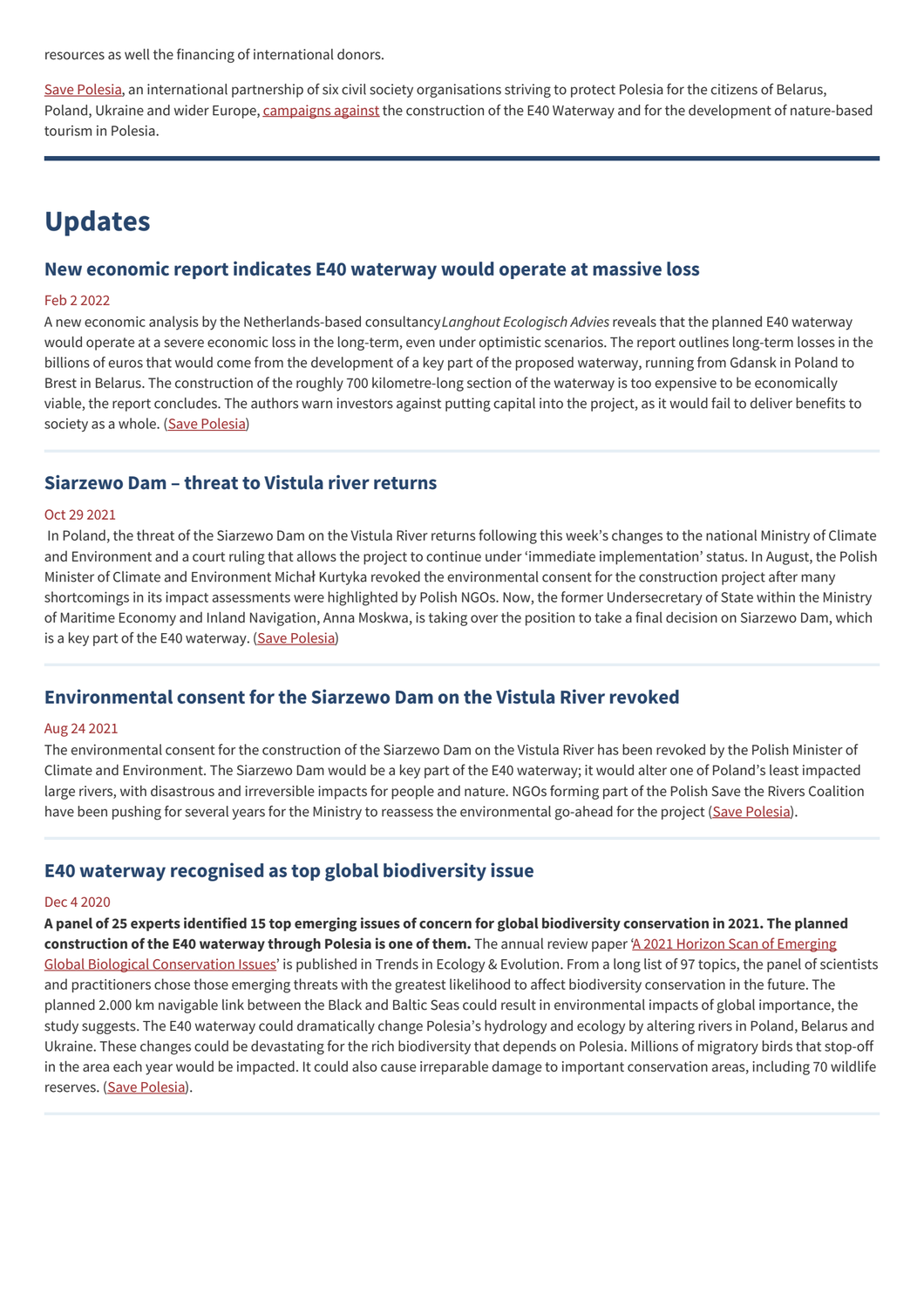## **No economic case for the E40 Waterway expert study reveals**

#### Nov 16 2020

The costs as well as the risks associated with the planned E40 waterway are unacceptably high – according to an expert economic assessment conducted by three leading business associations of Belarus. The study's authors analysed the 2015 E40 waterway feasibility study by the Maritime Institute in Gdansk. Unacceptably high costs and risks are associated with the E40 waterway, yet the programme is moving forward (Save [Polesia](https://savepolesia.org/no-economic-case-for-the-e40-waterway-expert-study-reveals/) press release).

## **Hazardous dredging started in the Chernobyl Exclusion Zone**

#### Sep 2 2020

Ukraine takes first steps for the construction of the E40 inland waterway, breaching national law and potentially releasing nuclear waste that could expose millions of people living in Kyiv and between Chernobyl and the capital to increased radiation risk. In Ukraine, dredging of the Pripyat River as part of the E40 waterway [construction](https://savepolesia.org/dredging-of-the-pripyat-river-started-within-the-chernobyl-exclusion-zone/)has been launched at the eight sites planned for this year. This work is being carried out as part of the restoration of a bilateral waterway between Ukraine and Belarus, and as the first steps of the much larger E40 project. Four of the eight sites lie only a few kilometres from the remains of Chernobyl's infamous Reactor 4, where the remnants of the world's largest nuclear catastrophe lie hidden in the muddy riverbed. This work is proceeding on the basis of [incomplete](https://savepolesia.org/press-release-hazardous-dredging-started-in-the-chernobyl-exclusion-zone/) analysis of radiation levels and without any detailed studies having taken place as required by Ukrainian law (Save Polesia press release).

## **Urgent action needed to address drought conditions in Polesia**

#### Jun 9 2020

Experts have called for a far-reaching response to a devastating drought affecting large parts of Eastern Europe, including Polesia. In April, groundwater levels in Ukraine fell to their lowest levels since records began. Scientists have warned such events will be far more common in future due to climate change. They call for restoration of forests and wetland areas to mitigate the effects of droughts, and a halt to practices that intensify them – including the construction of the planned 'E40' waterway (Save [Polesia](https://savepolesia.org/urgent-action-needed-to-address-drought-conditions-in-polesia/) News article).

## **Polish government initiates Feasibility study**

#### May 18 2020

Poland has initiated a [feasibility](http://programwisla.pl/etap2.html) studyto inform route selection. Although the process is still underway, initial results show that the focus is on variants of a route that will have devastating environmental impacts. The government is also proceeding with planning for Siarzewo dam (treating it as a standalone project, although it will be part of the E40 Waterway project).

## **Planned E40 Waterway could pose increased radiation risk for millions of people**

#### Apr 23 2020

Governments of Belarus, Poland and Ukraine put human health at risk if they proceed with the plans to construct a 2,000 kilometres long waterway linking the Baltic and the Black Sea. This is the conclusion of an expert study on the radiation impacts of the E40 Waterway, released by the French [non-governmental](https://savepolesia.org/press-release-planned-e40-waterway-could-pose-increased-radiation-risk-for-millions-of-people/) organization "Association pour le Contrôle de la Radioactivité dans l'Ouest" (Save Polesia press release).

## **Proposed river port in Belarus threatens local livelihoods and biodiversity**

#### Apr 18 2020

The government of Belarus plans to construct a river port in the Belarusian village Nijniye Zary as an infrastructure for the proposed E40 Waterway. This would destroy not only conservation areas of international importance, but also local livelihoods as their houses would be demolished (Save [Polesia](https://savepolesia.org/proposed-river-port-in-belarus-threatens-local-livelihoods-and-biodiversity/) news article).

## **Ukrainian government forced to postpone dredging for E40 Waterway due to fish spawning**

#### Mar 12 2020

In early January, the Ukrainian Ministry of Infrastructure announced that thedredging of the Pripyat river in Ukraineis projected to start as soon as the water level is high enough for shipping. However, as the spawning of fish started, any work on the river is forbidden as of March 20th (Save [Polesia](https://savepolesia.org/ukrainian-government-forced-to-postpone-dredging-for-e40-waterway-due-to-fish-spawning/) news article).